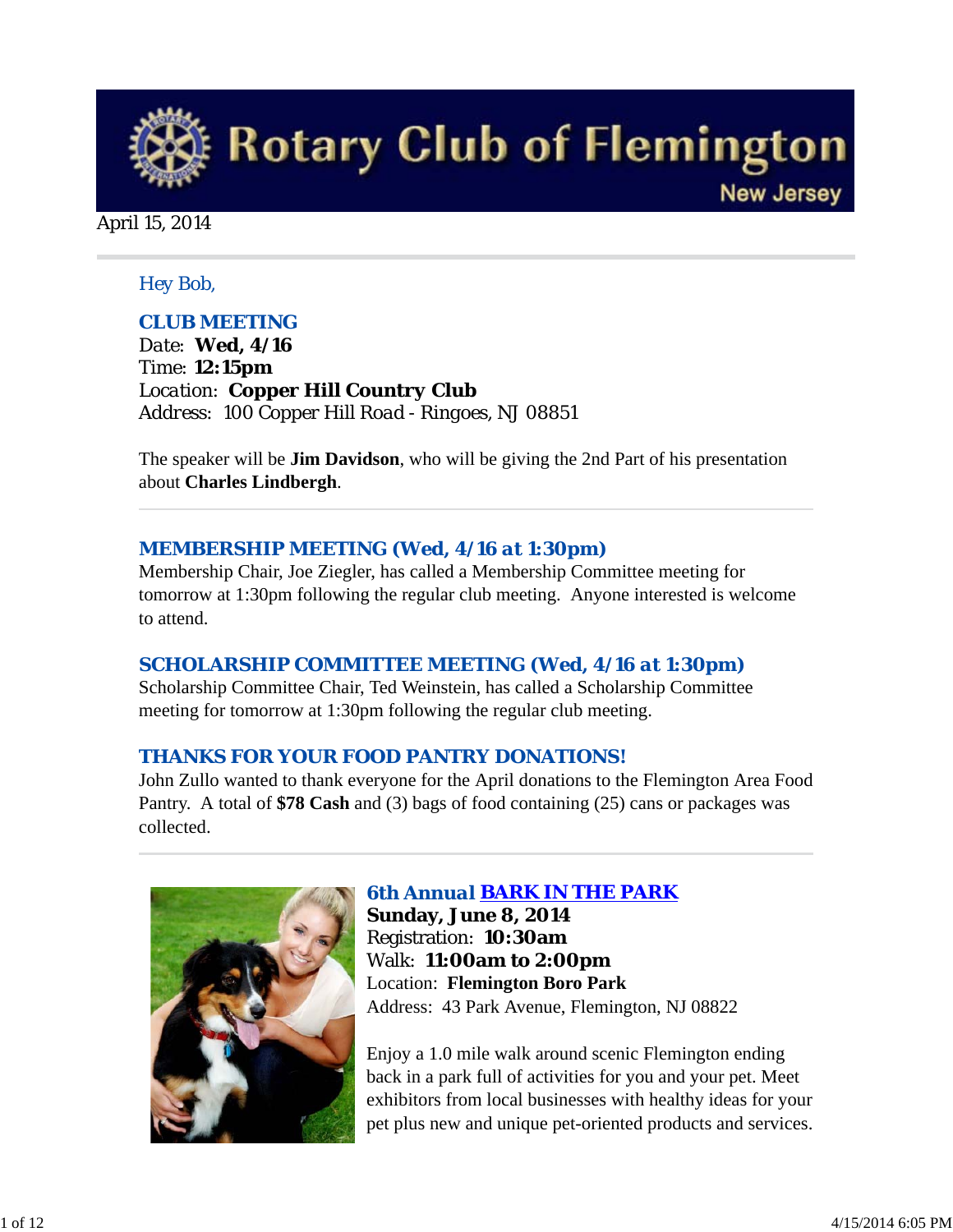All net proceeds of the event go to Rotary Charities and the local pet rescue organization **Animal Alliance**, a non-profit, volunteer-run pet adoption and spay/neuter outreach animal welfare organization.

You can also enjoy great food from several local restaurants (for people!), plus fabulous pet contests, including best pet costume and most photogenic pet, to name a few. There will also be terrific live music from **SunDog**!

**Click Here** or visit www.FlemingtonRotaryNJ.org for more information, or to download the following event forms:

- **Event Brochure**.
- **Participant Registration Form**.
- **Vendor Registration Form**.
- **Sponsor Registration Form**.
- **"Save the Date" post card**.



*Special 5th Wedenesday Offsite COCKTAIL HOUR at GALLO ROSSO Bar & Restaurant* **Wed, April 30, 2014** 5pm to 6:30pm

The Rotary Club of Flemington will be holding a special offsite cocktail hour on 4/30, which is the 5th Wednesday of April.

It will be held at Gallo Rosso Bar & Restaurant, which is located at 100 Reaville Avenue. Please bring a guest / prospective member, spouse or significant other. One drink and appetizers

will be provided compliments of the club. Once the cocktail hour has ended, people attending are welcome to stay for dinner on their own.

*Please note that the regular noon lunch meeting on 4/30 was canceled in lieu of this special evening event*.



## *CAKE PHOTOS from the Hunterdon County Tricentennial Parade* Held on Saturday, May 22, 2014

Here are a few photos of the different cakes that ShopRite had donated for the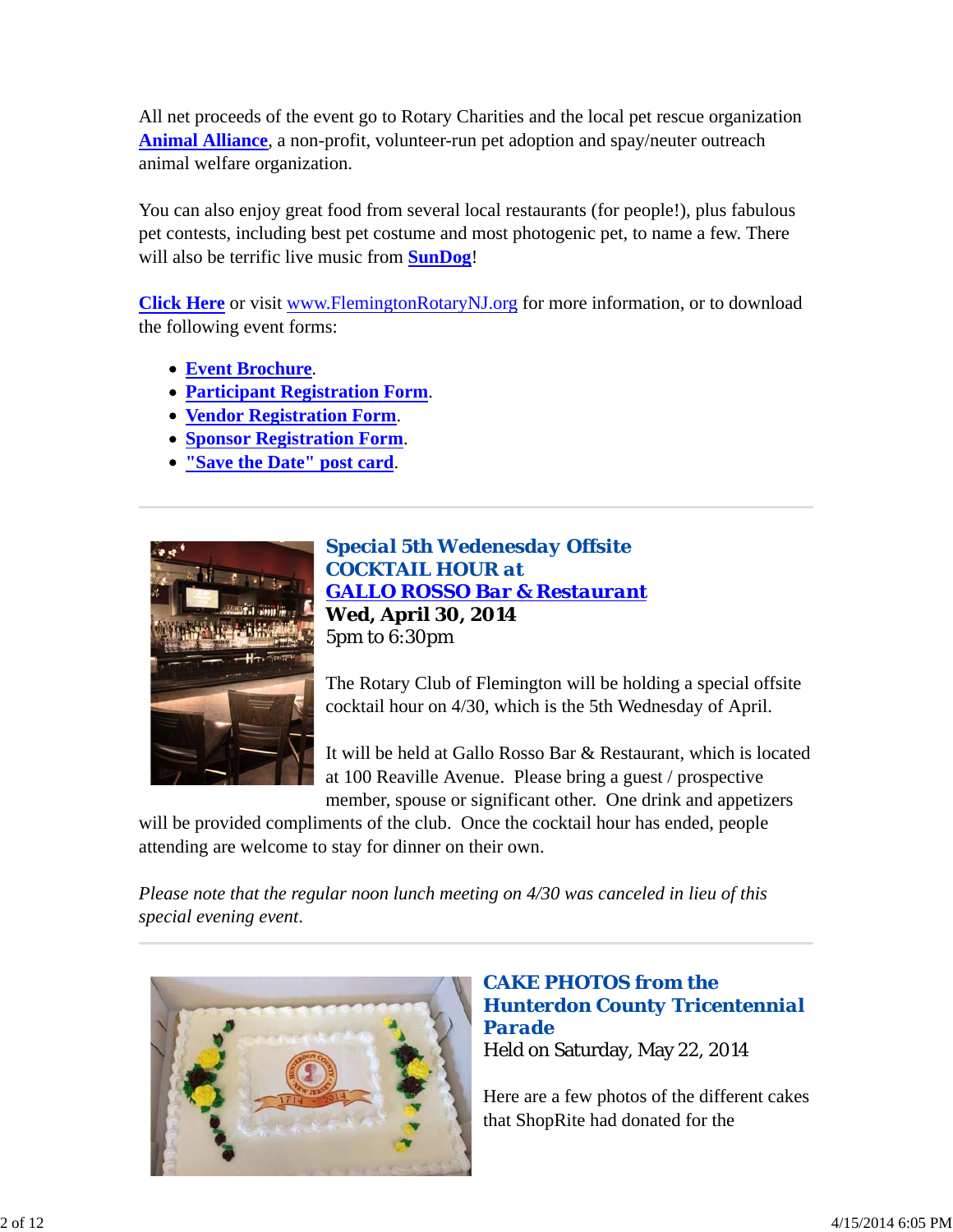

Tricentennial Parade. A very special thanks to Ira Liebross for taking and sharing the photos. Click on a photo to see a larger image of it. Thanks to all the Rotarians that

helped to serve cake and hot chocolate.





## *Hunterdon County Rotary SOUP COOK-OFF* **Various Follow-Up Articles in the Press**

If you have a few minutes, check out some of the articles that we have had in the press regarding our recent joint-Hunterdon-Rotary Soup Cook-Off event:

- **Click Here** to read an online Article from the Hunterdon County Democrat on NJ.com titled "**Soup versions of Buffalo chicken, 'loaded' baked potatoes win at Hunterdon Rotary Soup Cook-Off**". Originally published on 2/25/2014 at 2:01pm.
- **Click Here** to read an online Article from the Hunterdon Review News titled "**Hunterdon County Rotary Clubs host Soup Cook-Off**". Published on 2/24/2014 at 8:07pm.
- **Click Here** for the 3/20/2014 online edition of the Bucks County Herald. Refer to the nice photo spread on the top of page A6 under "**Weekends and Beyond**". A special thanks to Kim Metz for seeing this and sharing it.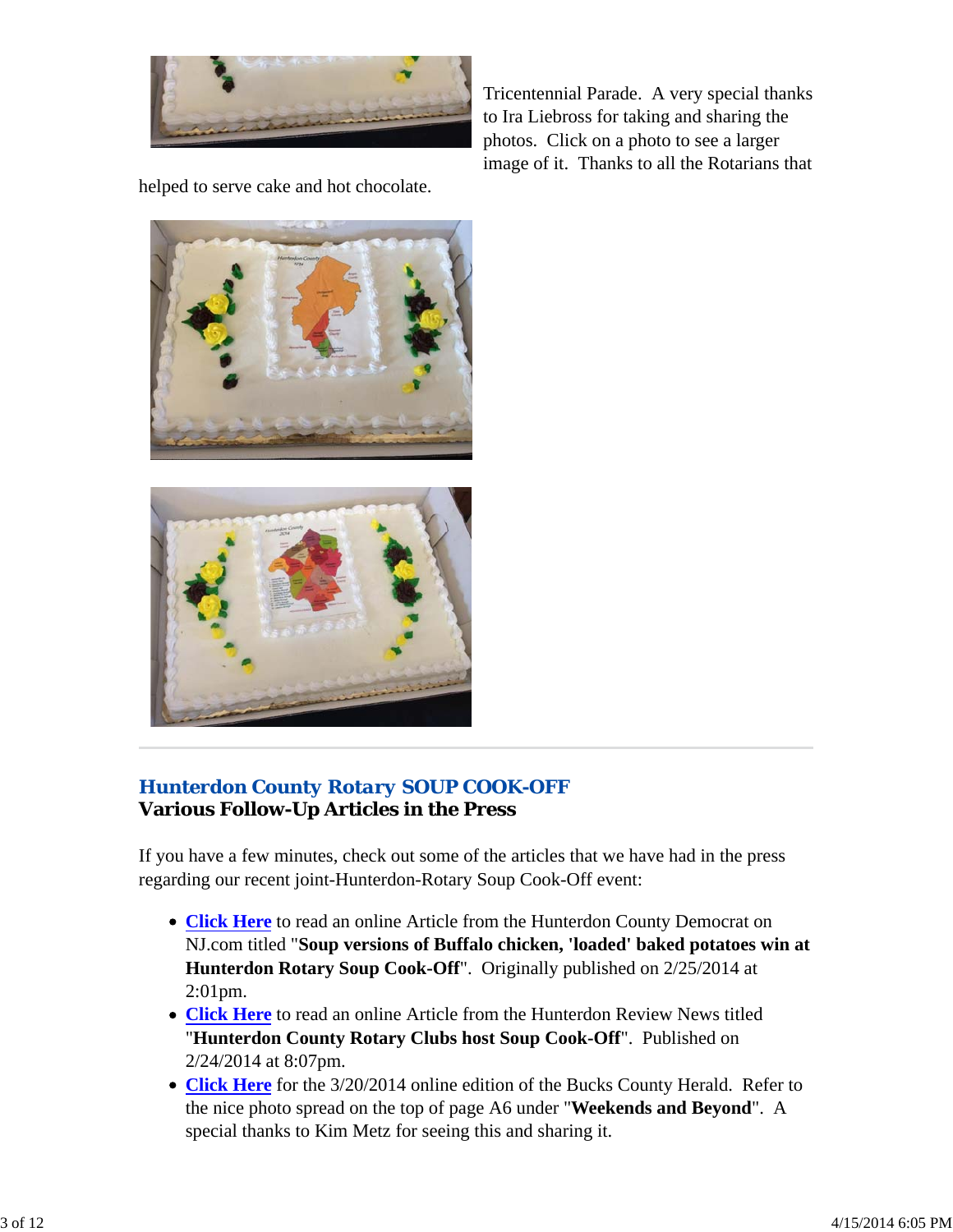

## *PRESIDENT'S MESSAGE*

**From President Ira Liebross** Highlights from the March Board Meeting

President Ira wanted to share the following highlights from the March Board Meeting, held on 3/6/2014:

- **\$100 Contribution in memory of Emily Caldwell Morrison**: On a more serious note, the board approved a \$100 contribution to the National Brain Tumor Society in memory of Emily Caldwell Morrison. Emily, who graduated from H.C.R.H.S. in 2005, passed away on March 1, 2014 at the age of 26. Emily had been diagnosed in 2011 with a rare type of brain tumor. Click Here for more info.
- **5th Wednesday Cocktail Hour Meeting at Gallo Rosso (Wed, 4/30 from 5pm to 6:30pm)**: The board approved the Membership Committee's suggestion to have the 5th Wednesday Meeting for April at an offsite location for cocktails. It will be held at Gallo Rosso located at 100 Reaville Avenue from 5 to 6:30pm. Please bring a guest / prospective member, spouse or significant other. One drink and appetizers will be provided compliments of the club. *Please note that the regular noon lunch meeting on 4/30 was canceled in lieu of the evening meeting*.
- **District Conference (Friday, May 2 to Saturday, May 3)**: Please remember and consider attending the District Conference. All members wishing to attend either Friday's program or the Saturday morning program will be fully reimbursed by the club. Please look to sign up at our weekly lunch meetings. See below in the E-Monger for more information.
- **Changing of the Guard Dinner (Wed, June 25)**: Please mark you calendars. The Changing of the Guard Dinner will be held on Wed, June 25 at the Copper Hill Country Club.

## *LUNCH DUES Invoice for January to June 2014* **From Lunch Treasurer, D.J. Wright**

At the Wed, 2/26 Club Meeting, D.J. passed out hard copies of the current Lunch Dues invoice for the period of January through June 2014. If you did not receive a copy, please **CLICK HERE** to download a PDF of the invoice. If you have any questions, please reach out to D.J. Wright.

## *Rotary BRIDGING THE GAP*

**Rotarians being Sought as Mentors!** May 13, 2014 - Awards Breakfast

**Click Here** for additional information.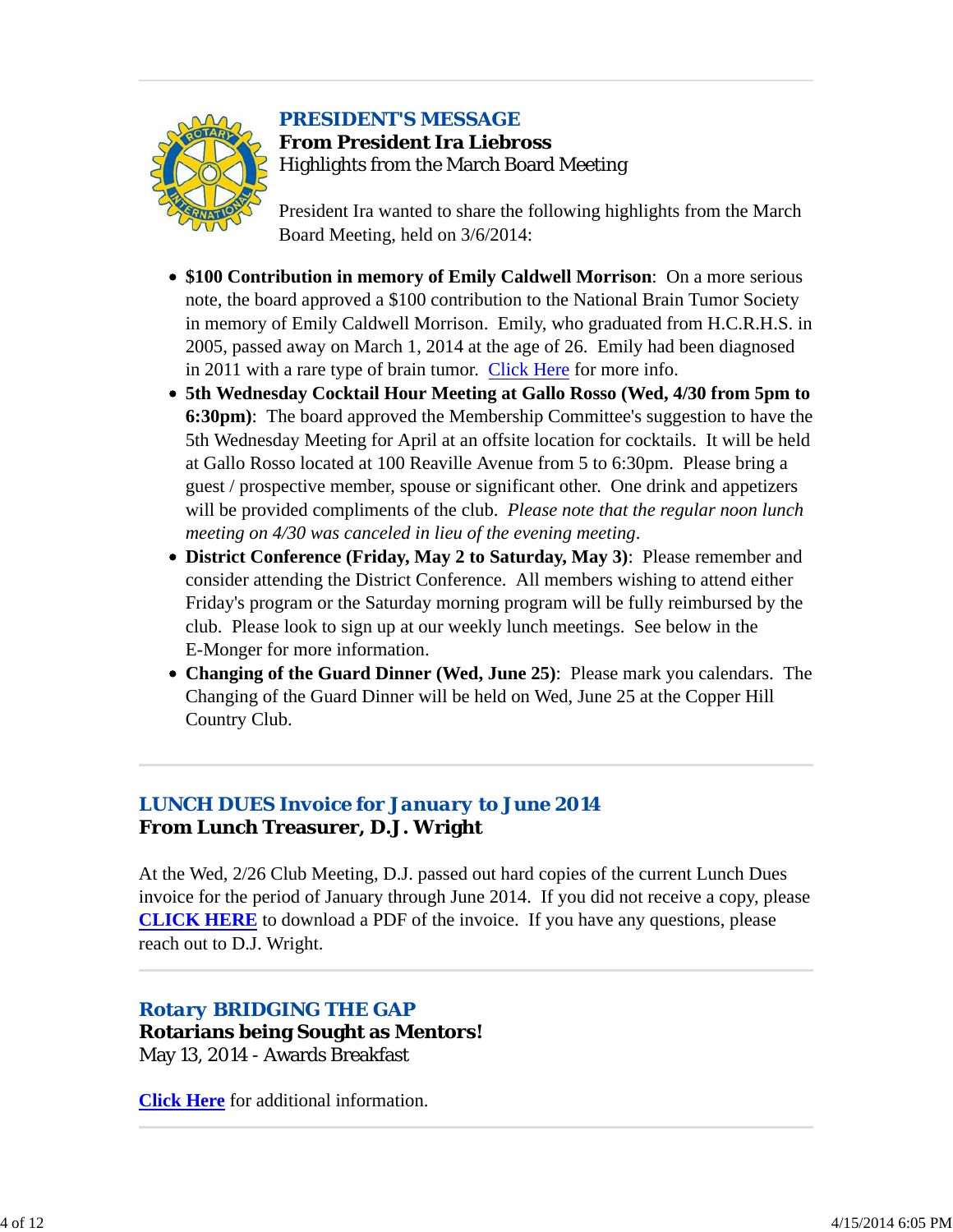## *Clinton Sunrise Rotary's FISHING DERBY* **Saturday, April 26, 2014**

The Clinton Sunrise Rotary Annual Fishing Derby will be held on Saturday, April 26, rain or shine. DeMott Pond will be stocked with fish for this **free family event**, and bait, bobbers and hooks will be supplied - just bring your own pole. The event is open to youth ages 4 - 16 years old and each participant will receive a raffle ticket for door prize drawings during the event.

Registration will be conducted from 8am-9am; fishing is from 9am - 12noon. DeMott Pond is located on Route 173 in Clinton, across the street and one block west of the Holiday Inn.

Sponsorship opportunities are available to offset the costs of stocking the pond and prizes for the youth participants. Contact Rotary at 908-279-0112. For more information or to download a sponsorship form, visit www.ClintonSunriseRotary.org

## *OFFICERS & BOARD MEMBERS for the 2014-2015 Flemington Rotary Year*

At the Wed, 2/26/2014 Flemington Rotary Lunch Meeting, a motion was made and approved for the following Officers & Board Members to serve for the 2014-2015 Rotary Year:

| President                                  | Lynn Hyman                                     |
|--------------------------------------------|------------------------------------------------|
| President-Elect                            | <b>Mick Schaible</b>                           |
| Secretary                                  | Michele Kavanagh                               |
| Treasurer, General                         | <b>Bob Newland</b>                             |
| Treasurer, Lunch                           | D.J. Wright                                    |
| Treasurer, Assistant Lunch Harrie Copeland |                                                |
| <b>Board Member</b>                        | <b>Ira Liebross</b> (Immediate Past President) |
| <b>Board Member</b>                        | <b>Nancy Kahl</b>                              |
| <b>Board Member</b>                        | <b>Ken Skowronek</b>                           |
| <b>Board Member</b>                        | <b>Joe Ziegler</b>                             |

## **2014-2015 RCOF Officers & Board Members:**



*2014 Rotary District 7510 94th Annual DISTRICT CONFERENCE* **May 2 - 3, 2014 Hotel Somerset-Bridgewater**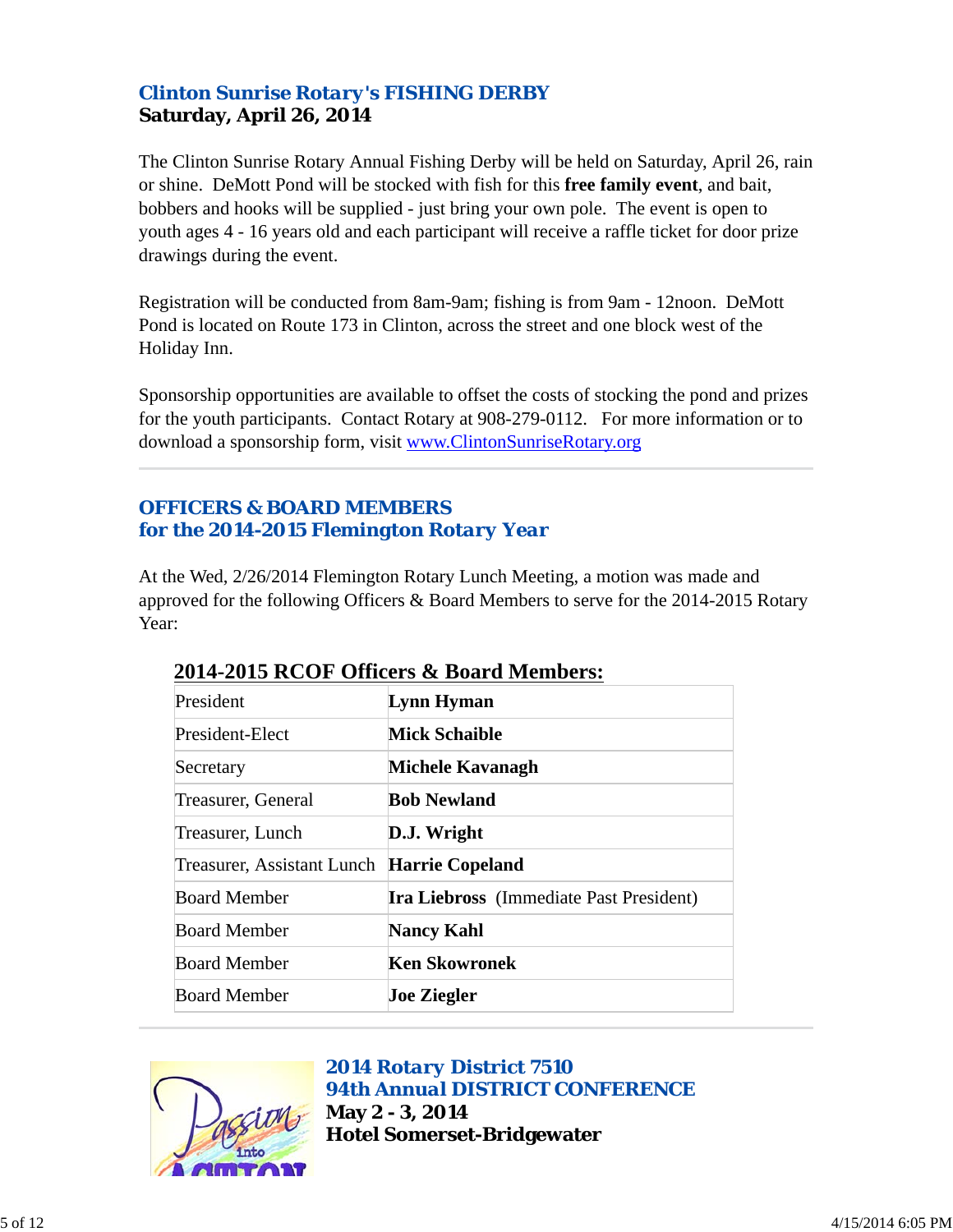

This year's District Conference will be held right in our backyard

at the Hotel Somerset-Bridgewater on Davidson Avenue in Somerset!! **CLICK HERE** to register or to obtain additional information.

The Conference has been made more affordable this year by going to an a la carte registration approach. You can choose to attend select portions OR to attend the entire Conference. The fee to attend will be charged accordingly. The change in registration approach was done to encourage a higher attendance.

If you have any questions, please contact **PDG Michael Hart** - District Conference Chair as follows: Home: 908-654-7384; Work: 732-549-5660; Email: drmhart@yahoo.com



As you know, the Rotary Club of Flemington is a member of the H.C. Chamber of Commerce. This enables all Rotarians the ability to attend a Chamber function as a "member". If someone asks you what your business is, you would explain that you are a member representing the Rotary Club of Flemington. **Click Here** to visit the Chamber website for a listing of upcoming events.



*FLEMINGTON BUSINESS IMPROVEMENT DISTRICT* www.downtownflemington.com

If you would like to learn more about events and activities going on around Flemington, please **CLICK HERE** to visit the Flemington Business Improvement District (BID) website.

## *Hunterdon Chamber Internet Radio "THE ROTARY HOUR"* **Mondays from 11am to 12noon**

PDG Megan Jones-Holt is the host of "The Rotary Hour" on the Hunterdon Chamber Internet Radio station and is looking for guests to have on the show. If you are intersted, please get in touch with Megan at (908)894-4590 or **mjonesholt@gmail.com**.

**Click Here** to listen to the Hunterdon Chamber Internet Radio station from your PC, smart phone, mobile device, etc.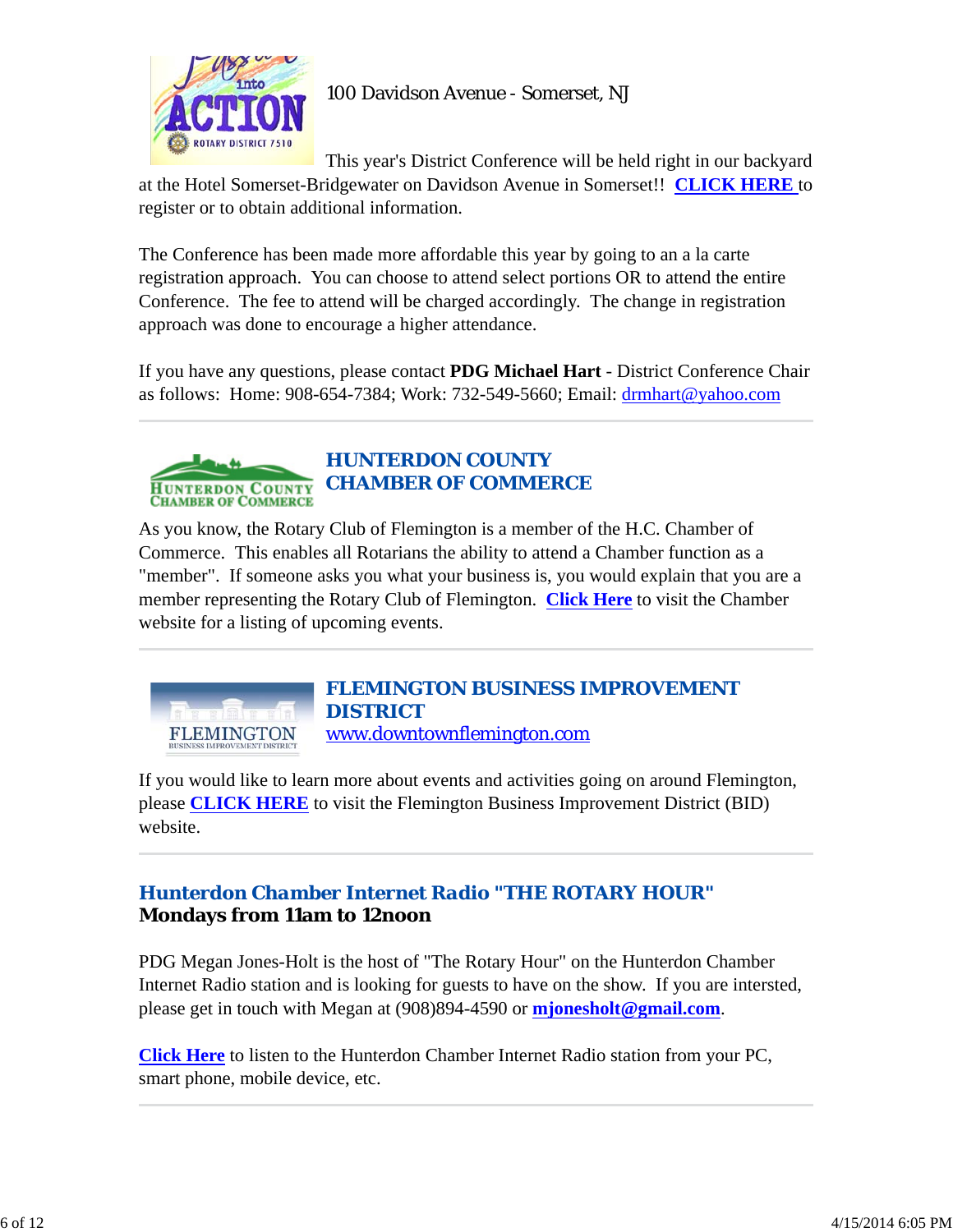## *ROTARY DISTRICT 7510 NEWS*

**Click Here** to read the current news from our Rotary District 7510.

### *SPEAKERS & PROGRAMS BEING SOUGHT*

We are always seeking new or creative ideas for upcoming meeting programs and speakers. If you have any leads, please pass them onto Mick Schaible. **Click here** to generate an email directly to Mick.

## *UPCOMING DATES TO NOTE*

#### **Summary of Upcoming Club Meeting Programs**:

Wed, 4/23: John Zullo - Classification Talk

Wed, 4/30: **OFFSITE Meeting: Cocktail Hour at Gallo Rosso Restaurant from 5pm to 6:30pm**. Please bring a guest / prospective member, spouse or significant other. One drink and appetizers will be provided compliments of the club. Please note that the regular noon lunch meeting on 4/30 was canceled in lieu of the evening cocktail hour event.

**Next RCOF Board Meeting:** Thurs,  $5/1/2014$  at 6:00 PM (usually the 1<sup>st</sup> Thursday). Next Membership Meeting: Wed, 4/16/2014 at 1:30 PM (usually the 2<sup>nd</sup> Wednesday).

#### **Upcoming RCOF Club Events, Fundraisers, Fellowship Events, Etc**.:

Sat, 5/31: Pedals for Progress Bicycle, Sewing Machine & Sports Gear Collection Sun, 6/8: Rotary Bark in the Park Dog Walk Wed, 6/25: Changing of the Guard Dinner at Copper Hill Country Club

#### **Rotary District 7510 Events & Functions:**

May 17: World Peace Day May 2-3: **District Conference** Wed, 5/14: District Assembly - Hotel Somerset-Bridgewater (2:30pm to 8:30pm) May 30 - June 1: RYLA, 4-Way Test Speech Contest, Rotaract, Interact & Early Act.

### *COMMITTEE LIST:*

**Click Here** to download the listing of all current Club Committee's and its members.

### *"MEMBERS ONLY" WEBSITE:*

### **Click Here for the Members Only section of the website to find:**

- 1) The "Membership Proposal Form" to propose a new member.
- 2) New Member Information.
- 3) An Online Copy of the Club Membership Directory.
- 4) A Link to All Photos Albums of the Club.

## *ROTARY WEBSITE LINKS:*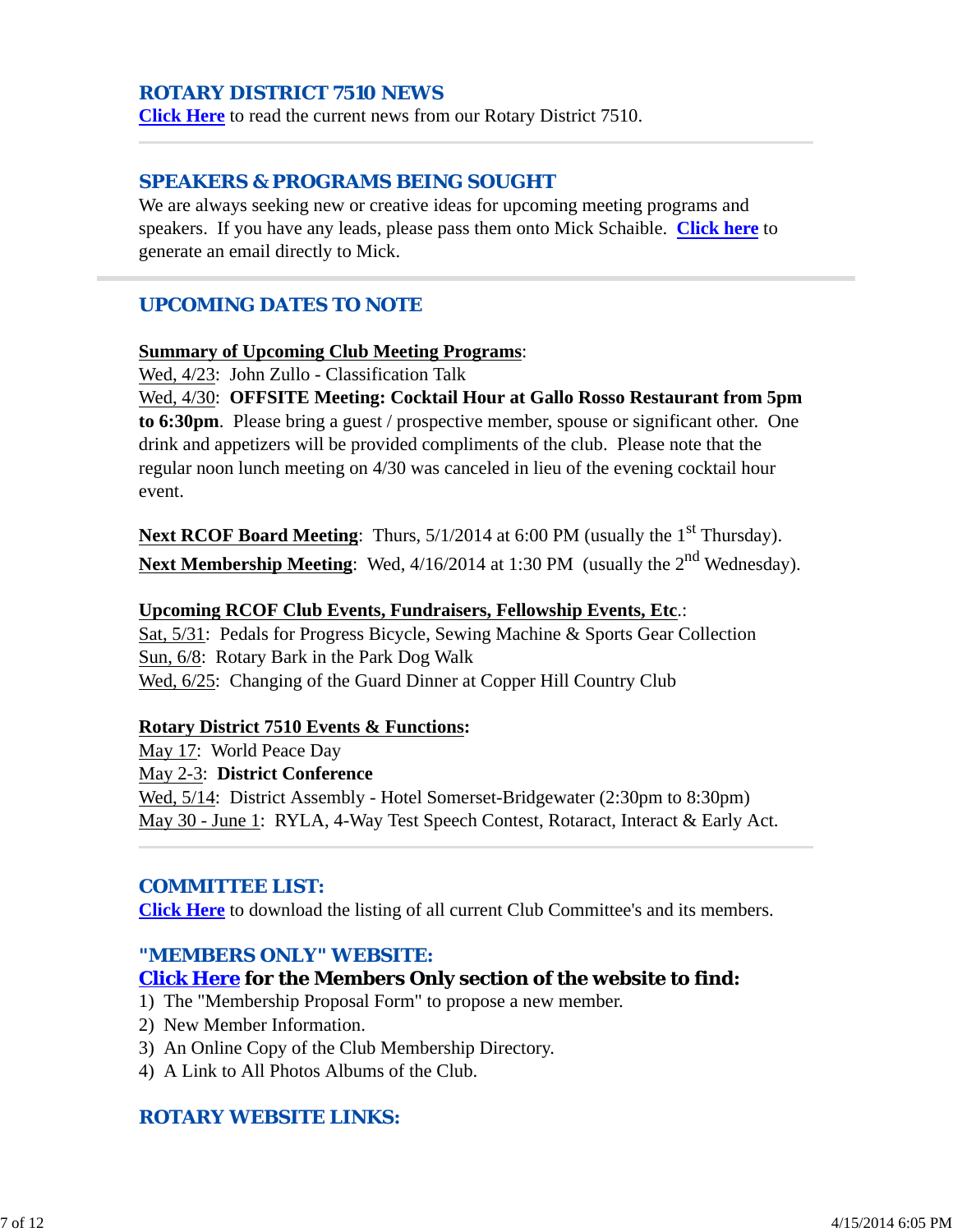## *NEARBY ROTARY CLUB MEETINGS:*

As A Rotarian, you are Welcome to attend a Rotary Club meeting anywhere in the world. Click here for the Rotary Club Locator App. Or see below for some local meetings:

### Mondays

**Lambertville/New Hope** (6:30 pm) - Lambertville Station Restaurant; 11 Bridge Street, Lambertville NJ 08530

**Piscataway** (12:15 pm) - Radisson Hotel; 21 Kingsbridge Road, Piscataway, NJ 08854

## Tuesdays

**Whitehouse** (12:15 pm) - Max's 22; 456 Route 22 West, Whitehouse Station, NJ 08889 **Princeton** (12:15 pm) - The Nassau Club; 6 Mercer Street, Princeton, NJ 08540 **Bridgewater-Bound Brook** (12:15 pm) - Arbor Glenn; 100 Monroe St, Bridgewater 08807

### Wednesdays

**Branchburg Township** (7:30 am): Stoney Brook Grille; 1285 Route 28, North Branch, NJ 08876

**Flemington** (12:15pm): Copper Hill Country Club; 100 Copper Hill Road, Ringoes, NJ 08851

**Hillsborough Township** (6:15 pm): Pheasant's Landing; 311 Amwell Road (Rt. 514), Hillsborough, NJ 08844

## Thursdays

**Clinton Sunrise** (7:30 am): Clinton Fire Department; New Street, Clinton, NJ 08809 **Somerville/Bridgewater** (12:15 pm): Bridgewater Manor; 1251 US Highway 202/206, Bridgewater, NJ 08807

**Trenton** (12:15 pm): Freddie's Tavern; 12 Railroad Avenue, West Trenton, NJ 08628

## Fridays

**North Hunterdon** (12:15 pm): Beaver Brook County Club; 25 County Club Drive, Annandale, NJ 08801

**Princeton Corridor** (12:15pm): Hyatt Regency; 102 Carnegie Center, Rt. 1 North, Princeton, NJ 08540

## eClub

**Rotary eClub of Hunterdon Horizon**: View website for meetings or online makeups.

RI President's Call for Action in **2013-2014**: **"Engage Rotary, Change Lives"**

**Rotary Club of Flemington - Our 90th Year**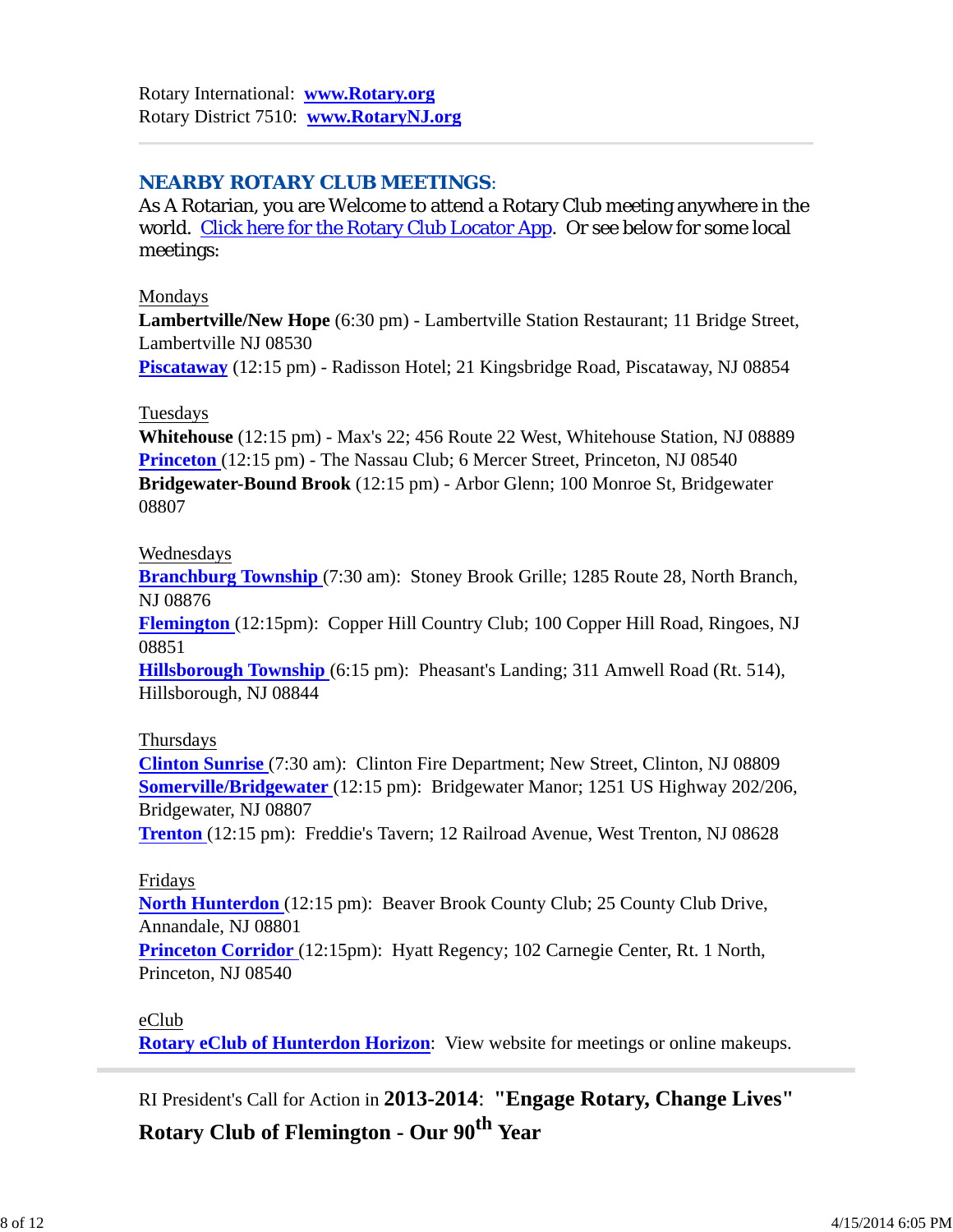## Founded October 3, 1923 \* Charter #1529 \* District 7510

| President                                | <b>Ira Liebross</b>                            |  |  |
|------------------------------------------|------------------------------------------------|--|--|
| President-Elect                          | <b>Lynn Hyman</b>                              |  |  |
| Secretary                                | <b>Michele Kavanagh</b>                        |  |  |
| Treasurer, General                       | <b>Bob Newland</b>                             |  |  |
| Treasurer, Lunch                         | <b>D.J. Wright</b>                             |  |  |
| <b>Board Members</b>                     | <b>Karen Widico</b> (immediate past president) |  |  |
|                                          | <b>Jim Davidson</b>                            |  |  |
|                                          | <b>Nancy Kahl</b>                              |  |  |
|                                          | <b>Mick Schaible</b>                           |  |  |
|                                          | <b>Chris Venditti</b>                          |  |  |
| Sergeant-at-Arms                         | <b>Tom Fisher</b>                              |  |  |
| <b>RI</b> President                      | Ron D. Burton (Norman, Oklahoma, USA)          |  |  |
| District Governor (DG)                   | Tulsi R. Maharjan (Branchburg, NJ)             |  |  |
| District Governor Elect (DGE)            | <b>Melvin I. Kevoe "Mel"</b> (Springfield, NJ) |  |  |
| District Governor Nomimee (DGE)          | Hal Daume (Berkeley Heights, NJ)               |  |  |
| <b>Assistant District Governor (ADG)</b> | Michael Toscani (Lambertville-New Hope, PA)    |  |  |

Club Meetings: **Wednesday, 12:15 pm, Copper Hill Country Club** 100 Copper Hill Road, Ringoes 08551



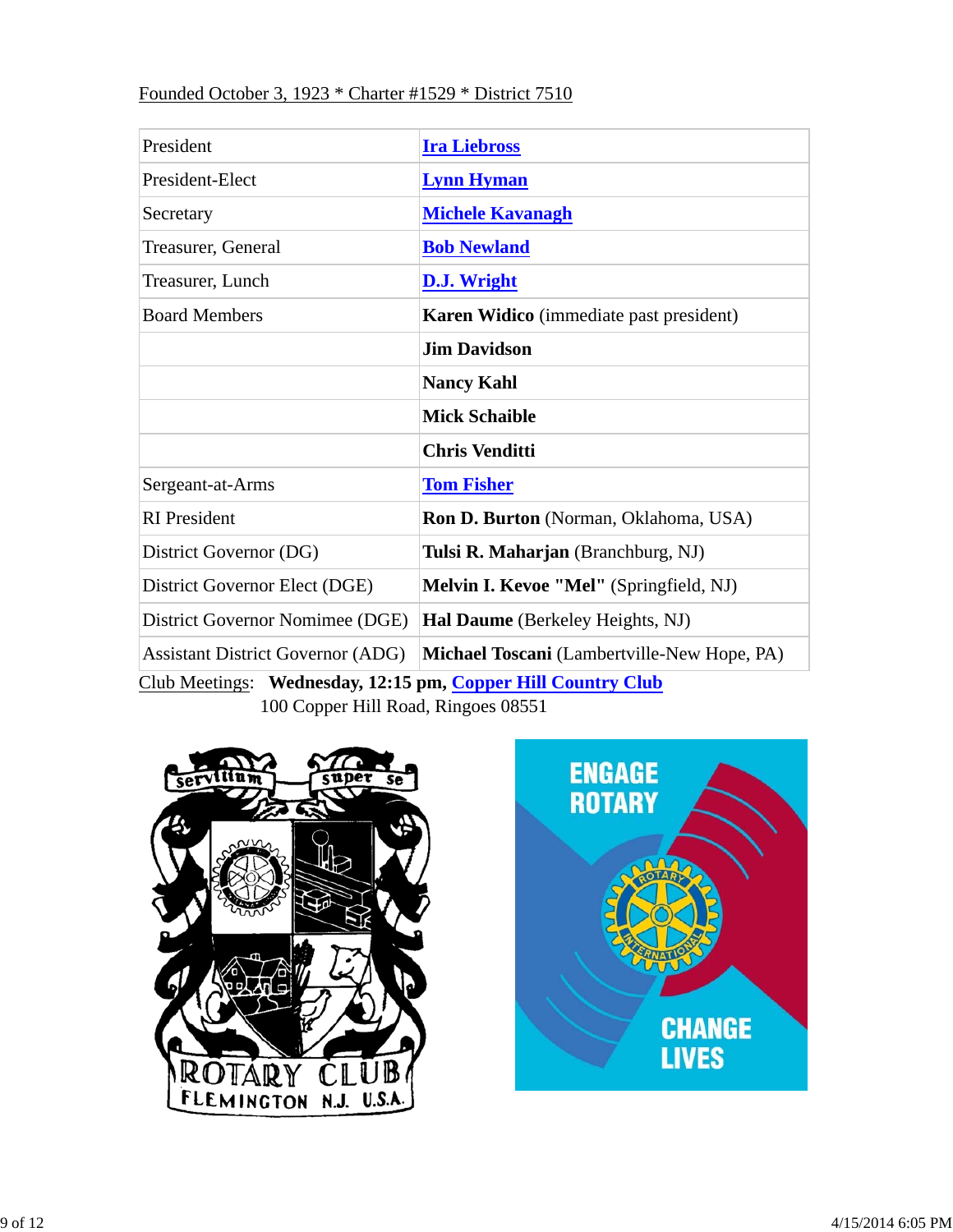*MISSION STATEMENT*: The mission of Rotary International is to assist and guide Rotarians and Rotary clubs to accomplish the Object of Rotary to ensure Rotary's continuing relevance and to help build a better world, emphasizing service activities by individuals and groups that enhance the quality of life and human dignity, encouraging high ethical standards, and creating greater understanding among all people to advance the search for peace in the world.

**THE OBJECT OF ROTARY:** The object of Rotary is to encourage and foster the ideal of service as a basis of worthy enterprise and, in particular, to encourage and foster:

**1st**: The development of acquaintance as an opportunity for service;

**2nd**: High ethical standards in business and professions, the recognition of the worthiness of all useful occupations, and the dignifying of each Rotarian's occupation as an opportunity to serve society;

**3rd**: The application of the ideal of service in each Rotarian's personal, business and community life;

**4th**: The advancement of international understanding, goodwill, and peace through a world fellowship of business and professional persons united in the ideal of service.

**THE 4-WAY TEST:** "Of the things we think, say or do:

- **1st**: Is it the Truth?
- 2<sup>nd</sup>: Is it Fair to all concerned?
- **3rd**: Will it build goodwill and better friendships?
- **4th**: Will it be beneficial to all concerned?"

## *ROTARY's AVENUE'S OF SERVICE*:

**1)** Through **Club Service**, we have fun, build lasting friendships, and make sure that our club runs well.

**2)** Through **Vocational Service**, we volunteer our professional skills to serve others and promote integrity in everything we do.

**3)** Through **Community Service**, we address local needs and work with our community to bring lasting improvements.

**4)** Through **International Service**, we meet humanitarian needs around the globe and promote world understanding and peace.

**5)** Through **Youth Service**, we work with young people to help them become the next generation of leaders, visionaries, and peacemakers.

# **2013-2014 CLUB MEMBER ROSTER Rotary Club of Flemington, NJ**

Current Number of Members: 45

| <b>Rotarian</b> | <b>Member Since</b> | <b>Classification</b> |
|-----------------|---------------------|-----------------------|
| Black, Bruce B. | 2007                | lHealth and Fitness   |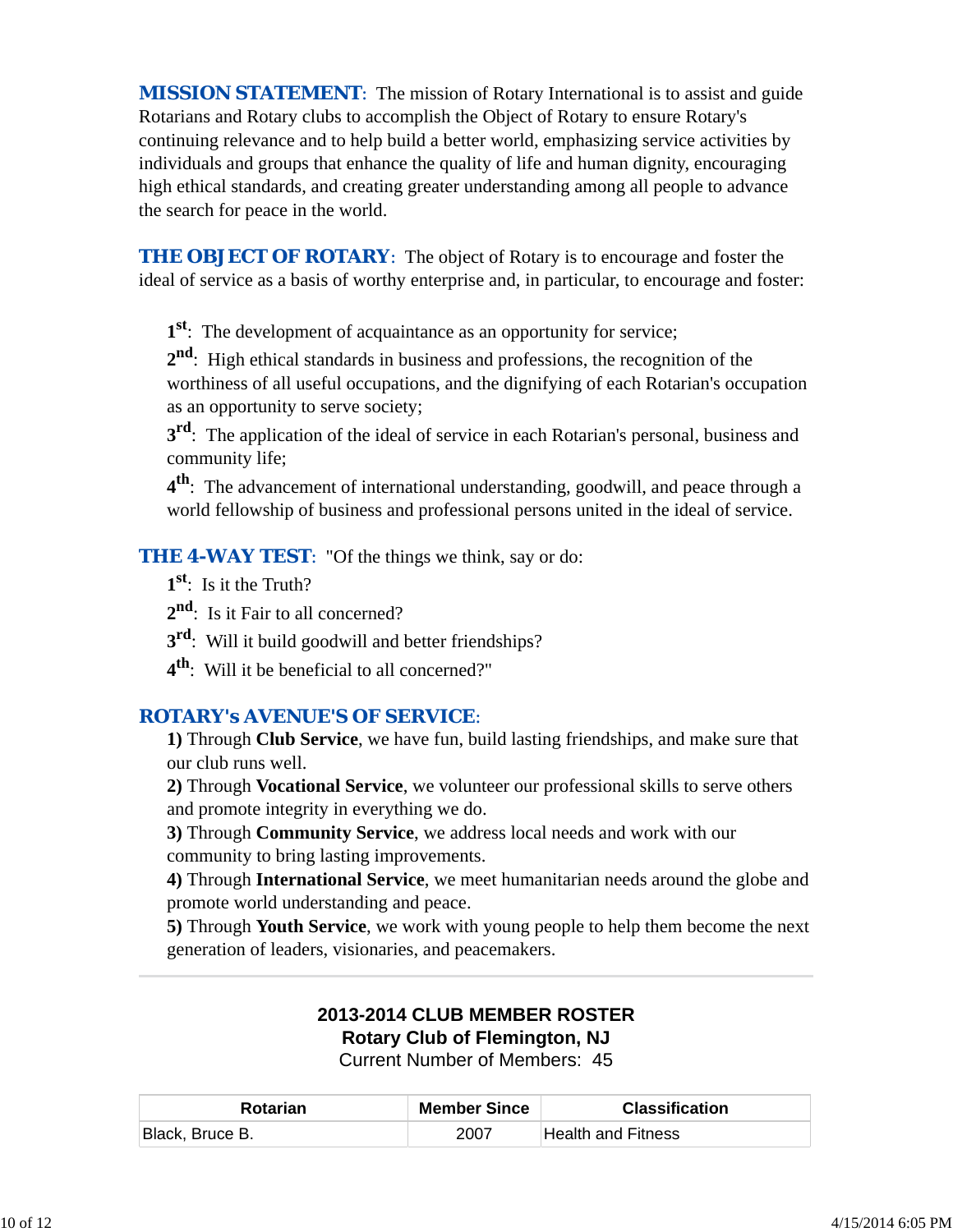| Bohler, Herbert C. (Herb)         | 1977 | <b>Specialty Advertising</b>    |
|-----------------------------------|------|---------------------------------|
| Chittenden, Robert L. (Bob)       | 2003 | M.E.F.P. Consulting Engineering |
| Clark, Arthur L. (Sandy)          | 1987 | Printing                        |
| Copeland, Harrie E. III           | 1976 | Auctioneering/Banking           |
| Davidson, James G. (Jim)          | 2002 | <b>Rubber Products</b>          |
| Ferrari, Frederick J. (Fred)      | 1964 | Orthodontia                     |
| Fisher, Charles H. (Charlie)      | 1961 | <b>Funeral Services</b>         |
| Fisher, Thomas H. (Tom)           | 2012 | Property & Casualty Insurance   |
| Harrison, Jeffrey (Jeff)          | 1996 | Psychotherapy                   |
| Hennessy, Jr., Richard (Rich)     | 2010 | <b>Financial Advisor</b>        |
| Hyman, Lynn                       | 2010 | <b>Retail Banking</b>           |
| Kahl, Nancy                       | 2012 | Massage Therapy                 |
| Kamnitsis, Christopher P. (Chris) | 2001 | <b>Financial Planning</b>       |
| Kavanagh, Michele                 | 2013 | <b>Community Banking</b>        |
| Liebross, Ira                     | 1997 | <b>Family Medicine</b>          |
| Loew, Darren                      | 2002 | <b>Orthodontics</b>             |
| Martin, Teresa (Terry)            | 1993 | Solid Waste/Recycling           |
| Mazujian, Harry                   | 2004 | Clergy                          |
| McWilliams, Nancy                 | 1992 | Psychotherapy                   |
| Metz, Kim                         | 2007 | <b>Technical Education</b>      |
| Muller, George D.                 | 1964 | <b>Cut Glass Manufacturing</b>  |
| Nastasi, William (Bill)           | 1996 | <b>General Contracting</b>      |
| Newland, Robert D. (Bob)          | 1998 | Insurance                       |
| Ownes, Terry M.                   | 1987 | <b>Floor Covering</b>           |
| Parente, Steven (Steve)           | 2005 | Classification                  |
| Phelan, Christopher J. (Chris)    | 2009 | <b>Chamber Of Commerce</b>      |
| Randolph, R. Wayne                | 1982 | Veterinary Medicine             |
| Reinbacher, Otto A.               | 1997 | Clergy                          |
| Rogow, Stephen S. (Steve)         | 1973 | <b>Orthodontics</b>             |
| Schaible, R. Michael (Mick)       | 1998 | <b>Appraisal Services</b>       |
| Skowronek, Kenneth J. (Ken)       | 1994 | <b>Family Law</b>               |
| Sollner, Richard F. (Dick)        | 1962 | Air Transportation              |
| Stothoff, Richard H. (Dick)       | 1966 | <b>Sanitary Engineering</b>     |
| Stout, Deborah (Debbie)           | 2013 | <b>Retail Banking</b>           |
| Thatcher, Thomas P. (Tom)         | 2006 | <b>Professional Planning</b>    |
| Weinstein, Theodore H. (Ted)      | 1994 | <b>Pulmonary Medicine</b>       |
| Widico, Karen A.                  | 1997 | <b>Public Health Services</b>   |
| Williams, Gwen                    | 1991 | Purchasing/Manufacturing        |
| Wise, Robert (Bob)                | 1992 | <b>Hospital Administration</b>  |
| Woske, Harry                      | 1977 | Cardiology                      |